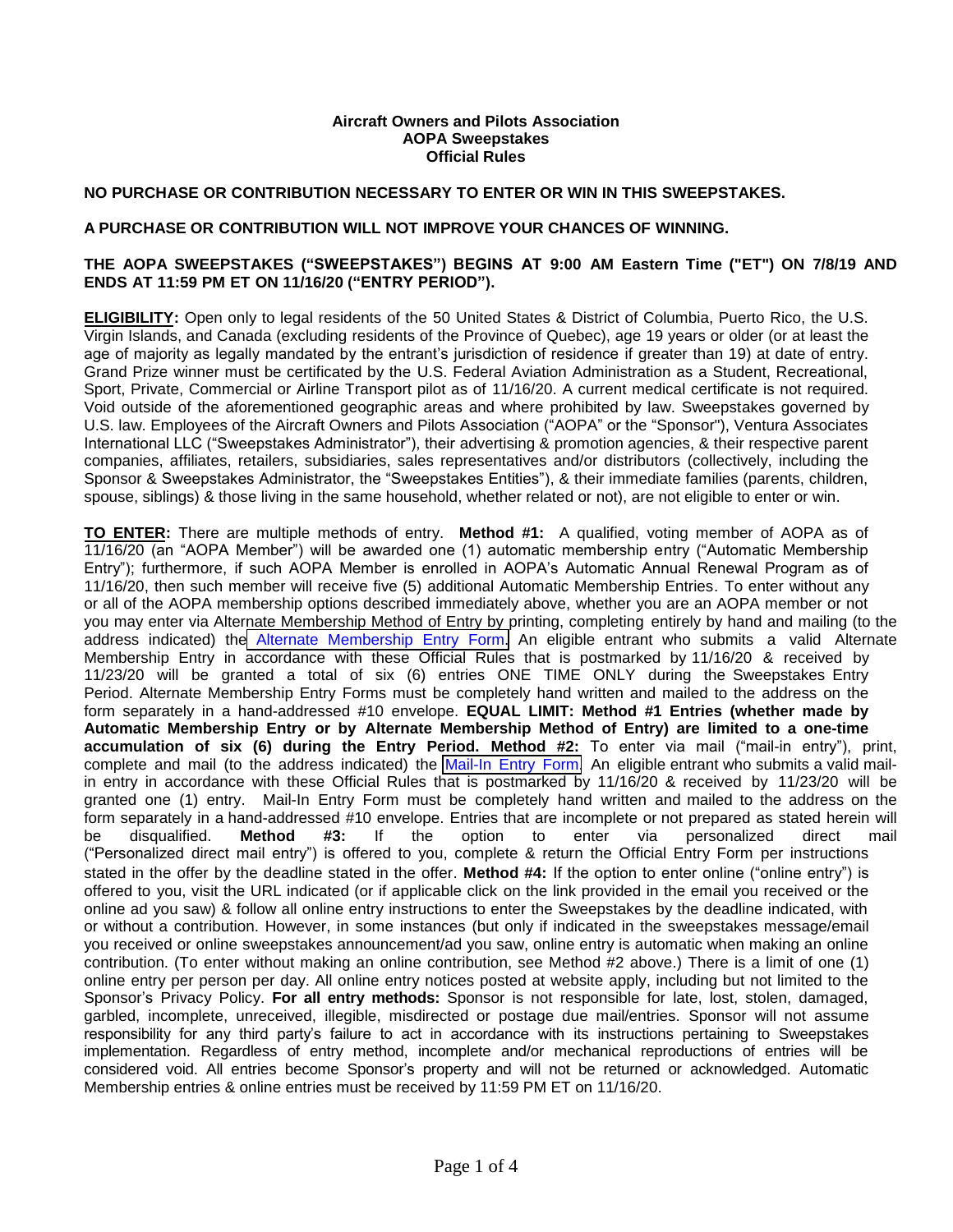**CONSUMER DISCLOSURES:** No purchase or contribution of any kind necessary to enter or win. You have not yet won. Begins 7/8/19; ends 11/16/20. 100 prizes will be awarded. Prizes/Verifiable Retail Values ("VRV"): One (1) Grand Prize: A four-seat RV-10 Aircraft with safety and efficiency enhancements and non-TSO avionics installed to the specifications of the Sponsor. VRV: \$200,000. First through 6th Prizes may offer a variety of prize choices (e.g., aviation and navigation-oriented equipment or merchandise, gift cards, etc.), which may vary in creative presentations but will be approximately the same value. First through  $6<sup>th</sup>$  Prize winners may choose any prize offered at level won. Seventh & 8<sup>th</sup> Prizes may offer a variety of AOPA branded or gift items, to be distributed at Sponsor's discretion of choice subject to current availability. In all cases, the actual prize awarded may not be the one featured in the offer to which you responded. All prize VRVs above and as follows are stated in US dollars: One (1) 1st Prize: VRV: \$5,000; One (1) 2<sup>nd</sup> Prize: VRV: \$2,500; Two (2) 3<sup>rd</sup> Prizes: VRV: \$1,000 each; Three (3) 4<sup>th</sup> Prizes: VRV: \$500 each; Seven (7) 5<sup>th</sup> Prizes: VRV: \$300 each; Fifteen (15) 6<sup>th</sup> Prizes: VRV: \$125 each; Thirty (30) 7<sup>th</sup> Prizes: VRV: \$65 each; Forty (40) 8<sup>th</sup> Prizes: VRV: \$35 each. Maximum value of all prizes: \$218,325. Odds of winning depend on the total number of eligible entries received, estimated at: 1:1,380,000 for the Grand, 1st & 2<sup>nd</sup> Prizes; 1:690,000 for a 3<sup>rd</sup> Prize; 1:460,000 for a 4<sup>th</sup> Prize; 1:197,143 for a 5<sup>th</sup> Prize; 1:92,000 for a 6th Prize; 1:46,000 for a 7th Prize; and 1:34,500 for an 8th Prize. **SPONSOR: Aircraft Owners and Pilots Association, 421 Aviation Way, Frederick, MD 21701.**

**WINNER SELECTION AND NOTIFICATION:** A random drawing from among all eligible entries received during the Entry Period will be conducted at approximately 3:00 PM ET on or about 12/3/20 at the offices of the Sweepstakes Administrator, an independent judging organization located at 494 Eighth Avenue, New York, NY 10001. Sweepstakes Administrator's decisions are final & binding in all respects. Potential winners will be notified within ten (10) days by email, mail, commercial courier, or by phone. Three attempts will be made to contact potential prize winners within a ten (10) day period. If any potential winner fails to respond within ten (10) days of the first notification attempt, or if email, mail, commercial courier, and/or phone attempt is returned as undeliverable, the corresponding potential winner may be disqualified at the judges' discretion and an alternate may be selected. If a prize notification or prize is returned as undeliverable, or if prize is forfeited, the corresponding prize may be awarded to an alternate winner in a separate random drawing from among all non-winning eligible entries. In order to receive a prize, any potential winner (at the discretion of the Sponsor) may be required to complete an Affidavit or Declaration of Eligibility & Release of Liability which must be signed & returned (along with any other documentation the Sponsor reasonably requires for prize fulfillment, such as, but not limited to providing proof of identity, various licenses, certifications, permits and insurance) within ten (10) days of date printed on notification or prize will be considered forfeited. Canadian residents, in order to win any prize, must first correctly answer unaided a time-limited mathematical skill-testing question administered by phone. Prizes awarded within approximately 30 days of winner verification, except in cases of delay of availability. Sponsor is not responsible for such delays. No substitutions are permitted except by Sponsor who reserves the right to award a prize of equal or greater value if prize is unavailable as determined by Sponsor at its sole discretion. All federal, state, provincial, local and other tax liabilities, including but not limited to sales and use taxes, goods and services taxes, excise taxes, income and U.S. withholding taxes, customs, duties, fees and like amounts in connection with a winner's award, acceptance, or use of a prize arising from this Sweepstakes will be the sole responsibility of each winner. Winners are solely responsible for all fees and expenses not specifically set forth herein associated with claiming, registering and/or using any prize. For non-U.S. winners: 30% of the prize value may be withheld pursuant to IRS regulations. Winners acknowledge that neither Sponsor nor the Sweepstakes Entities make, nor are in any manner responsible for, any warranty, representations, expressed or implied, in fact or in law, relative to the quality, conditions, fitness or merchantability of any aspect of the prizes except that the prize shall be subject to manufacturer's stated warranty, if any. Prizes are not redeemable for cash or exchange and are not transferable or assignable, except at Sponsor's sole discretion. Limit: One prize per person or household.

**The following applies to the Grand Prize winner**: Grand Prize winner must be certificated by the U.S. Federal Aviation Administration as a Student, Recreational, Sport, Private, Commercial or Airline Transport pilot as of 11/16/20 and provide such proof as requested. In the event the selected potential Grand Prize winner does not meet the certificated criteria, the entry will be disqualified and the Grand Prize will be awarded in a random drawing to an alternate winner. Grand Prize will be delivered to the general aviation airport nearest to the Grand Prize winner's home. Delivery date will depend upon airport availability. Failure to accept possession of the aircraft within thirty (30) days of notification of availability may result in prize forfeiture. Grand Prize winner acknowledges that neither the AOPA nor its Sweepstakes Administrator has made nor is in any manner responsible or liable for any warranty, representation or guarantee, expressed or implied, in fact or in law, relative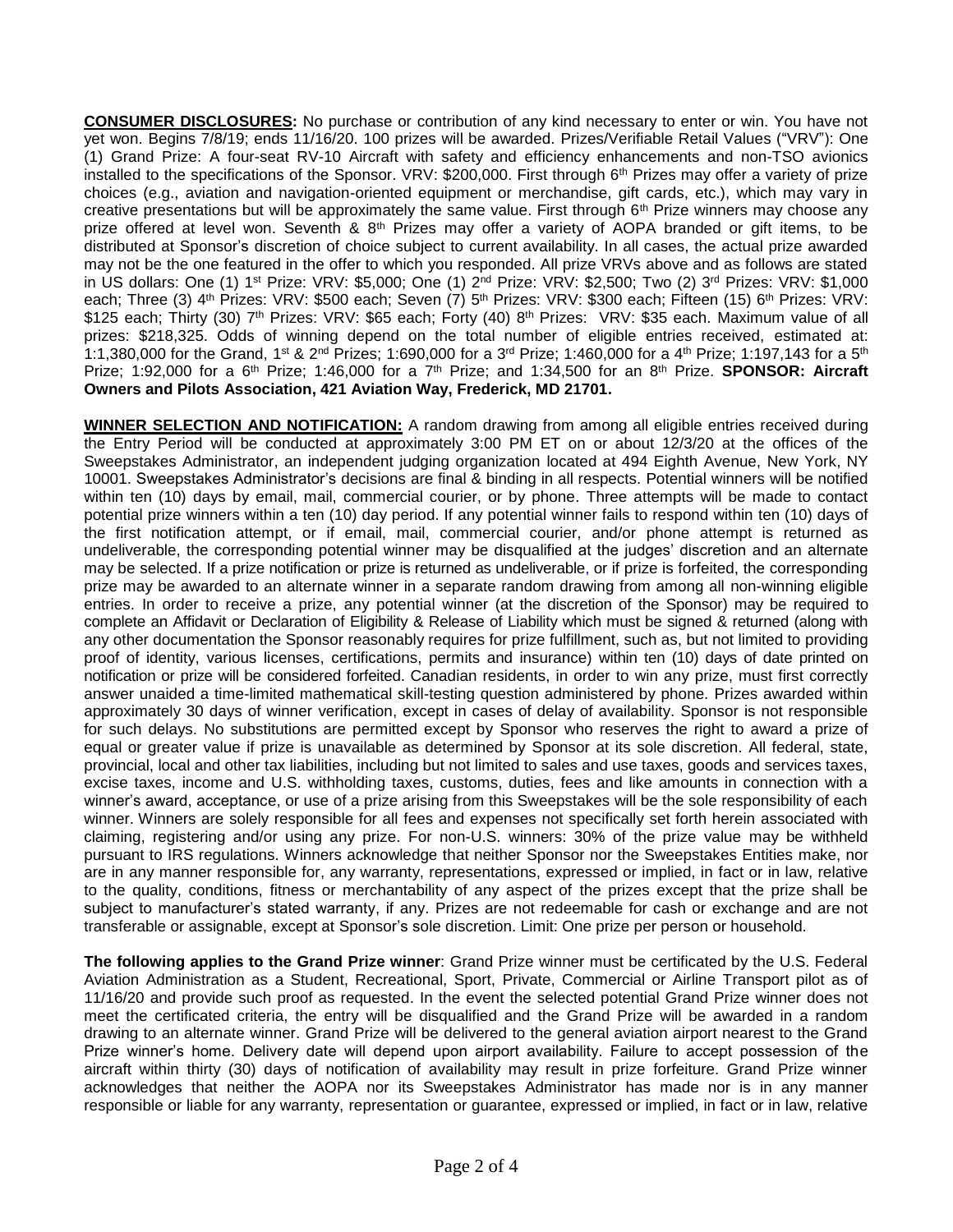to the Grand Prize described herein, including, but not limited to, its quality, merchantability, mechanical condition or fitness for use. All warranties for the Grand Prize are hereby disclaimed by AOPA and the Grand Prize winner will accept the prize "as is." Grand Prize winner is solely responsible for all applicable taxes (including, without limitation, sales tax and income tax), insurance costs, surcharges, registration, title, license fees, storage, and any other costs incurred in claiming, registering or using the aircraft not specified herein as being awarded. The aircraft displayed or pictured in promotional/advertising materials may not be the actual aircraft awarded.

**SWEEPSTAKES CONDITIONS:** By entering, each entrant agrees: (a) to be bound by these Official Rules and any other documents required by Sponsor herein and by the decisions of the Sponsor and Sweepstakes Administrator, and to waive any right to claim ambiguity in this Sweepstakes, the Official Rules or any other documents required by Sponsor herein, (b) to indemnify, defend and hold harmless the Sweepstakes Entities and their respective officers, directors, employees, shareholders, representatives and agents (collectively, the "Released Parties") from and against any and all liability, claims, losses, damages, demands, causes of action, penalties and expenses arising out of or related to any statement, action or failure to act by entrant during or in connection with his/her participation herein and/or any breach or alleged breach of these Official Rules or of any other documents required by Sponsor and, (c) not to sue and to hereby irrevocably and unconditionally release, waive and forever discharge the Released Parties, from any and all liabilities, claims and demands of any kind or nature whatsoever, in law or equity, whether known or unknown, which entrant (or entrant's successors-ininterest, heirs and/or agents) ever had, now have, or in the future may have against the Released Parties, including, but not limited to claims arising out of or related to personal injury (including death) and/or damage, theft, loss or any other harm resulting in whole or in part, directly or indirectly, from (i) participation in the Sweepstakes or any Sweepstakes related activity, (ii) the acceptance, possession, misuse or use of the prizes, (iii) the use of any of the rights granted herein (including, without limitation, the use and exploitation of the entrant's name, address [city and state], biographical information, statements, voice, video-taped recording, photograph and/or other likeness), (iv) any malfunction or other problem with the Sweepstakes website, (v) any error in the collection or retention of entry information, and (vi) any typographical or other error in the printing, offering or announcement of any prize.

**PROMOTION CANCELLATION:** Sponsor reserves the right, at its sole discretion, to cancel, suspend and/or terminate this Sweepstakes in whole or in part at any time during the Entry Period for any reason whatsoever, including without limitation, in the event that the Sweepstakes is not capable of running as planned or as intended by these Official Rules due to causes beyond the Sponsor's control (including but not limited to delays or interruptions caused by acts of God, acts of war, natural disasters, weather, utility outages or acts of terrorism) which corrupt the administration, security, fairness, integrity or proper operation of the Sweepstakes. In the event of suspension and/or cancellation, Sponsor will conduct the Sweepstakes drawing from eligible entries received to date and determine the winners in a manner determined by Sponsor in its sole discretion to be fair, appropriate and consistent with the spirit of these Official Rules. Notice of any such action shall be posted at [www.aopa.org.](http://www.aopa.org/) Sponsor is not responsible for any typographical errors in the advertising of any prize included in the Sweepstakes or the Official Rules or other promotional materials.

**DISPUTE RESOLUTION:** Each entrant agrees that: (1) any and all disputes, claims, and causes of action arising out of or in connection with this Sweepstakes, or any prize awarded, shall be resolved individually, without resort to any form of class action, and any judicial proceeding shall take place in a federal or state court within the State of Maryland; (2) any and all claims, judgments, and awards shall be limited to actual out-of-pocket costs incurred, including costs associated with entering this Sweepstakes, but in no event shall such damages include attorneys' fees; and (3) under no circumstances will an entrant be permitted to obtain awards for, and each entrant hereby waives all rights to, punitive, incidental, or consequential damages, or any other damages other than actual outof-pocket expenses. Entrant shall not claim or receive any damages subject to being multiplied or otherwise increased. All issues and questions concerning the construction, validity, interpretation and enforceability of these Official Rules, or the rights and obligations of participants and AOPA in connection with the Sweepstakes, shall be governed by and construed in accordance with the laws of the State of Maryland, without giving effect to any choice of law or conflict of law rules or provisions (whether of the State of Maryland or any other jurisdiction) that would cause the application of the laws of any jurisdiction other than the State of Maryland.